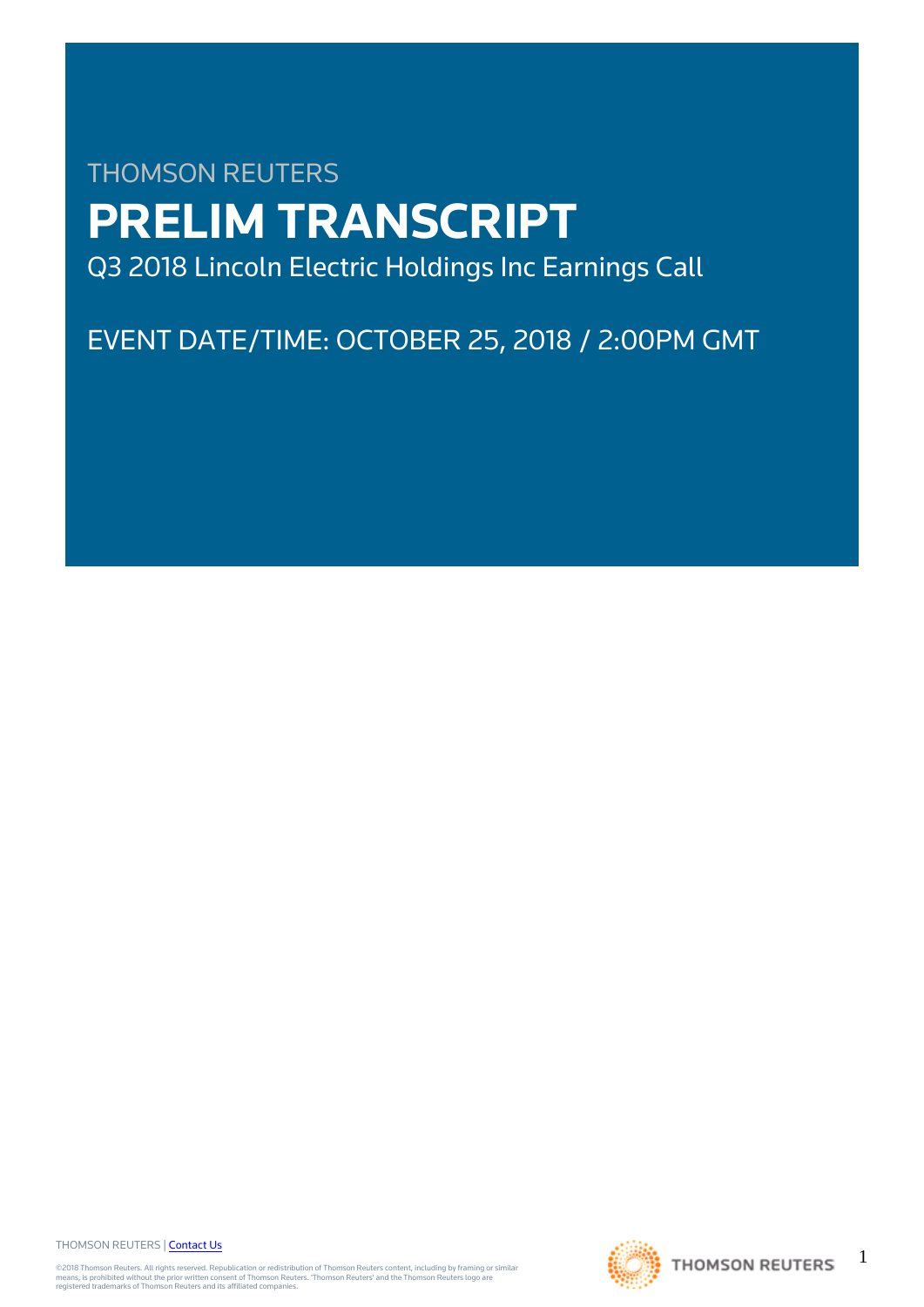## **CORPORATE PARTICIPANTS**

**Amanda H. Butler** Lincoln Electric Holdings, Inc. - VP of IR & Communications **Christopher L. Mapes** Lincoln Electric Holdings, Inc. - Chairman, President & CEO **Vincent K. Petrella** Lincoln Electric Holdings, Inc. - Executive VP, CFO & Treasurer

## **CONFERENCE CALL PARTICIPANTS**

**Bryan Francis Blair** Oppenheimer & Co. Inc., Research Division - Director & Senior Analyst **Jason Andrew Rodgers** Great Lakes Review - VP **Joseph O'Dea** Vertical Research Partners, LLC - Principal **Matthew A. Trusz** G. Research, LLC - Research Analyst **Mircea Dobre** Robert W. Baird & Co. Incorporated, Research Division - Senior Research Analyst **Nathan Hardie Jones** Stifel, Nicolaus & Company, Incorporated, Research Division - Analyst **Robert Stephen Barger** KeyBanc Capital Markets Inc., Research Division - MD and Equity Research Analyst **Walter Scott Liptak** Seaport Global Securities LLC, Research Division - MD & Senior Industrials Analyst

## **PRESENTATION**

## **Operator**

Greetings, and welcome to the Lincoln Electric 2018 Third Quarter Financial Results Conference Call. (Operator Instructions) And this call is being recorded. It is now my pleasure to introduce your host, Amanda Butler, Vice President of Investor Relations and Communications. Thank you. You may begin.

## **Amanda H. Butler Lincoln Electric Holdings, Inc. - VP of IR & Communications**

Thank you, Sherry. And good morning, everyone. Welcome to Lincoln Electric's 2018 Third Quarter Conference Call. We released our financial results earlier today, and you can find our release as an attachment to this call's slide presentation as well as on the Lincoln Electric website at lincolnelectric.com in the Investor Relations section.

Joining me on the call today is Chris Mapes, Lincoln's Chairman, President and Chief Executive Officer; as well as our Chief Financial Officer, Vince Petrella. Chris will begin the discussion with an overview of third quarter results and Vince will cover the quarter performance in more detail. Following our prepared remarks, we're happy to take your questions.

Before we start our discussion, please note that certain statements made during this call may be forward-looking and actual results may differ materially from our expectations due to a number of risk factors. A discussion of some of the risks and uncertainties that may affect our results are provided in our press release and in our SEC filings on Forms 10-K and 10-Q.

In addition, we discuss financial measures that do not conform to U.S. GAAP, and a reconciliation of non-GAAP measures to the most comparable GAAP measures is found in the financial tables in our earnings release, which, again, is all available on the Investor Relations section of our website at lincolnelectric.com.

## And with that, I'll turn the call over to Chris Mapes.

## **Christopher L. Mapes Lincoln Electric Holdings, Inc. - Chairman, President & CEO**

Thank you, Amanda. Good morning, everyone. We're pleased to report that we achieved solid progress in the third quarter across a number of key initiatives and metrics. One year following the acquisition of Air Liquide Welding our teams are doing an excellent job capitalizing on growth, driving innovation, mitigating inflation and successfully executing a rigorous integration program in Europe.

While we still have work ahead of us, I'm proud of everything we've accomplished and then confident that our team, our strategy and our programs are yielding the right results for long-term success in industry leadership.

Looking at the third quarter. Sales increased 10.1% to \$737 million, driven primarily by strong mid-teens percent organic growth in our Americas Welding segment. Our initiatives to rich in mix, drive operational improvements and mitigate inflationary pressures due pricing measures were effective. Our combined efforts, along with strong Americas volume performance, allowed us to exceed dollar for dollar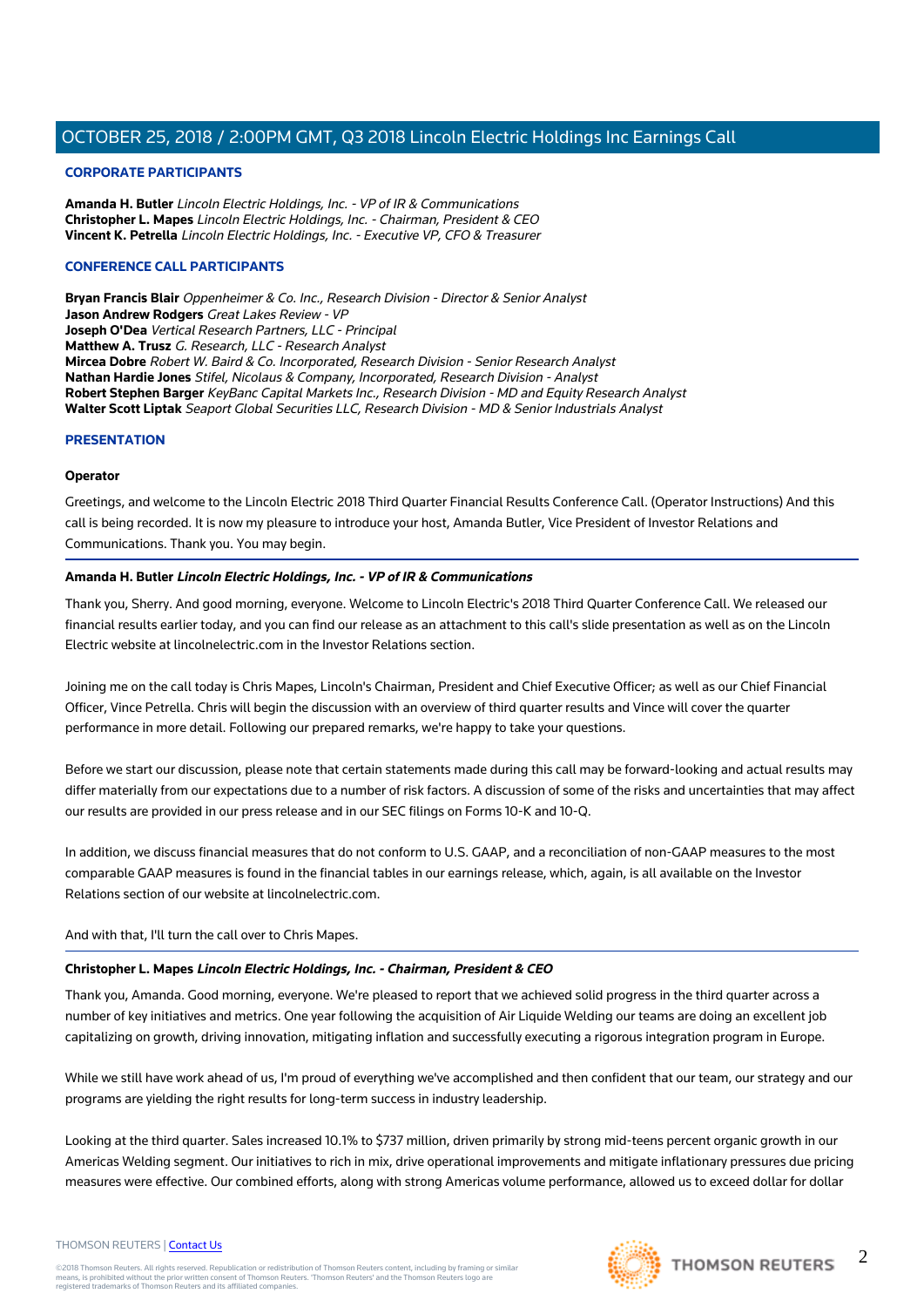recovery of rising cost and expand profit dollars margins in the quarter. Both gross profit and adjusted operating income increased approximately 16%. We increased our adjusted operating income margin by 80 basis points versus the prior year of 14.2%, which yielded a 28.1% incremental margin in adjusted operating income.

Adjusted EPS increased 30.1% to \$1.21 on strong Americas organic growth, the benefits of global initiatives, acquisition synergies and tax reform.

The team continue to drive improvement in our working capital ratios. Our initiatives yielded a 13% improvement in cash flows from operations and 112% cash conversion of net income. Overall, the team's solid execution generated a 410 basis point improvement in ROIC to 19.3%.

Moving to Slide 4. Industrial market demand continue to remain strong this quarter in the Americas region as well as in the Asia Pacific region of the International Welding segment. In Americas, we capitalized on a double-digit percent increase in organic sales across all of our major and market categories; Automotive, Heavy Industries, General Fabrication and in Energy.

Looking at product trends on a consolidated basis, demand was equally strong across consumables and equipment systems, suggesting solid production volumes and capital investment in a tight labor market. Automation sales increased year-over-year at a mid-single-digit percentage rate, with strong demand for integrated systems in the Heavy Industries and General Fabrication sectors, which outpaced automotive demand.

In Asia Pacific, an improved oil and gas mining sector combined with our enhanced commercial presence and a broader portfolio and driving double-digit percent organic growth in the region. Harris Products Group continued to do well in the markets, but faced challenging prior year comparisons after several quarters of strong organic growth.

While we are capitalizing on broadening demand in our end markets, we did report a double-digit volume decline in our International Welding segment, primarily from the active integration of the only Air Liquide Welding acquisition. With 6 manufacturing closures now completed across the European platform, along with several distribution centers and commercial back office and IT systems consolidation underway, we are executing our integration rapidly as planned. Our customers remain our priority during this time and our teams are working hard to ensure that we are meeting their needs. We are confident that our program is effective, and we will continue to push our integration activities forward through mid-2019 to achieve our targeted operational synergies by 2020.

It is the success of this program, along with the excellent execution of our 2020 Strategy and the many industry-leading solutions that will be showcased at the Fab Tech Expo in Atlanta in early November, which demonstrates how well the organization can operate through the cycle. It gives me great confidence that we are on the right side of the growth curve and are on track to generate superior value for our stakeholders.

## And now, I'll pass the call to Vince.

# **Vincent K. Petrella Lincoln Electric Holdings, Inc. - Executive VP, CFO & Treasurer**

Thank you, Chris. Moving to Slide 5. Our consolidated third quarter sales increased 10.1% on 7.1% higher price, 40 basis points of volume growth and a 4.4% benefit from 1 month of results from the Air Liquide Welding acquisition. This performance was partially offset by a 1.7% unfavorable impact from foreign exchange. Our third quarter gross profit increased 15.5%, and our gross profit margin increased 160 basis points to 34.1% as compared with 32.5% in the prior year. The increase reflects benefits of mix, volume and pricing measures in the Americas and integration initiatives. We incurred a \$3.5 million LIFO charge, reflecting raw material inflation and the estimated impact of U.S. trade tariffs.

Price cost trending improved in the quarter, contributing 60 basis points to gross margin. This compares to a 40 basis point headwind in the second quarter of this year.

Our SG&A expense increased 10.7% to \$148.1 million or 20.1% of sales, primarily due to higher compensation costs and



## THOMSON REUTERS | [Contact Us](https://my.thomsonreuters.com/ContactUsNew)

©2018 Thomson Reuters. All rights reserved. Republication or redistribution of Thomson Reuters content, including by framing or similar<br>means, is prohibited without the prior written consent of Thomson Reuters. "Thomson Re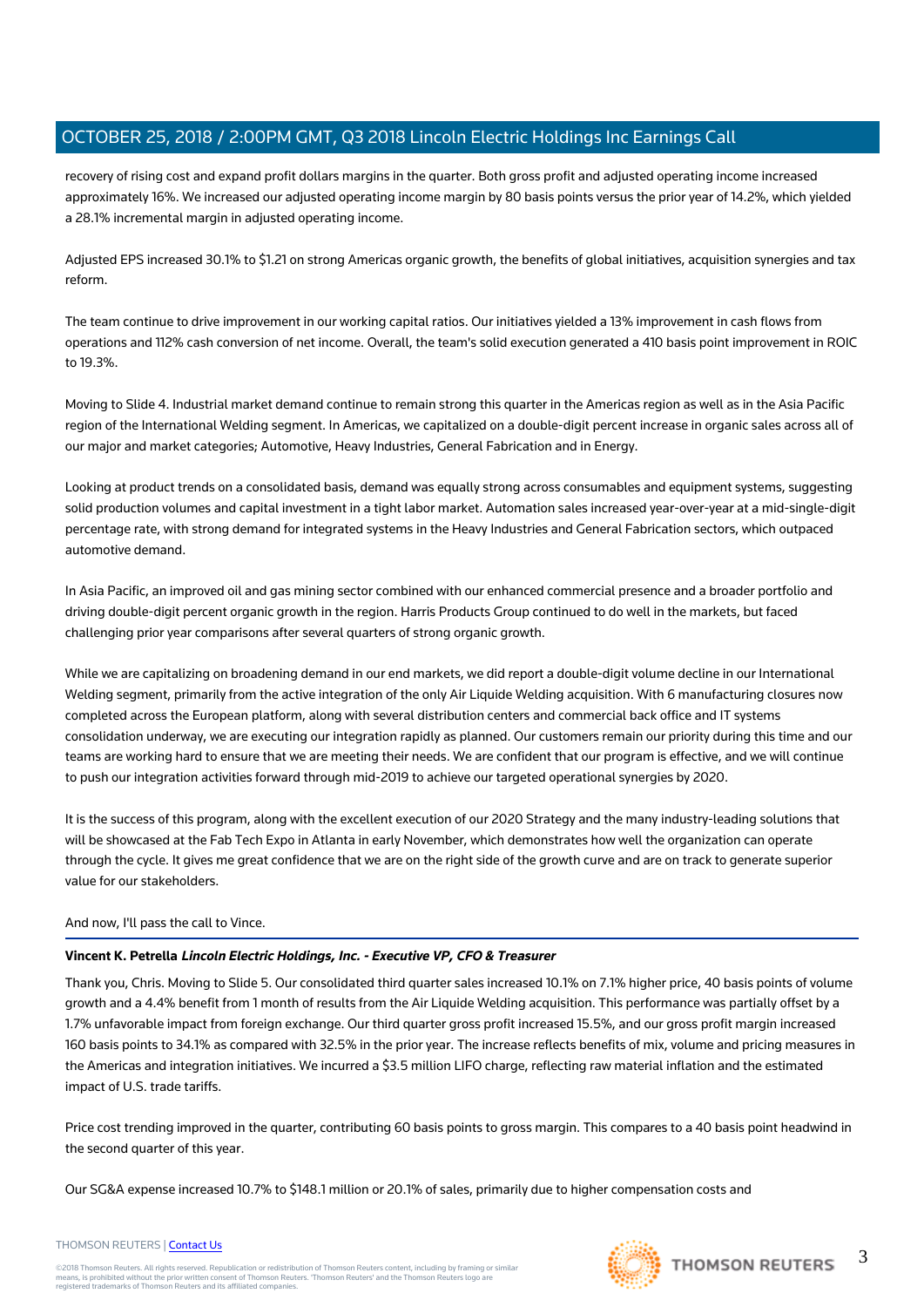acquisition-related expenses.

Reported operating income declined 25.7% to \$100.8 million or 13.7% of sales as prior year results included the benefit of our bargain purchase gain related to the Air Liquide Welding acquisition. Excluding special items, operating income results in the quarter increased 16.5% to \$104.4 million or 14.2% of sales, an 80 basis point increase versus the prior year. Margin expansion reflected the benefits of volume improvements in the Americas, favorable mix, pricing management and operational initiatives.

Our third quarter effective tax rate was 26.3% as compared with 18.8% in the prior year. Excluding special items, our third quarter tax rate was 23.3% as compared with 31.3% in the prior-year period. The lower tax rate reflects the impact of the U.S. Tax Act and unfavorable discrete tax items in the prior year. We continue to expect our 2018 effective tax rate to be in the mid-20% range, subject to the future mix of earnings and the timing and extent of discrete tax items, including stock option exercises.

Third quarter diluted earnings per share declined 32.7% to \$1.07 compared with \$1.59 in the prior year, which benefited from special item income of \$0.66 per share, including the bargain purchase gain in the prior-year period.

On an adjusted basis, diluted earnings per share increased 30.1% to \$1.21 compared with \$0.93 per share in the prior year on higher organic sales, favorable mix and the lower effective tax rate.

Now moving to the geographical segments on Slide 6. Americas Welding segment's third quarter adjusted EBIT dollars rose 20.5% to \$89.3 million. The adjusted EBIT margin increased 90 basis points to 18.4% on 14.9% higher organic sales. Demand remained strong in the quarter and we started to see energy rebound on higher oil prices. Most end markets, including energy, experienced strong organic sales increases in the quarter. Both consumables and equipment systems volumes increased in the mid-to-high single-digit percent rate.

Automation solutions improved modestly as ongoing high-growth and projects were heavy and general industry customers were partially offset by slower demand in Automotive. Pricing performance reflected the benefits of prior pricing actions and the surcharge applied to recover tariffs.

Moving to Slide 7. The International Welding segment's adjusted EBIT increased slightly to \$10.7 million on pricing management and profitable growth in Asia Pacific. Adjusted EBIT margin declined by 20 basis points versus the prior year 5%. The benefits of Asia Pacific growth, our pricing actions and integration initiatives helped to mitigate the impact of lower volumes in Europe, stemming from actions we are taking to shape the business for our long-term success.

Moving to the Harris Products Group. Third quarter adjusted EBIT declined 6.1% to \$8.7 million. EBIT margin declined 60 basis points to 11.6% versus the prior year. While volumes held relatively steady against challenging prior year comparisons, lower commodity prices compressed margin performance.

Moving to Slide 9. Cash flow from operations increased 13.4% in the third quarter to \$106 million, and we achieved 112% cash conversion ratio on net income. Average operating working capital was 18.3% of sales, a 220 basis point improvement compared to the prior-year period end.

Moving to Slide 10. We continued to invest in the business in the third quarter with \$17.4 million in capital expenditures. We now estimate full year capital spending to be in the range of \$60 million to \$70 million. We also returned approximately \$97 million to shareholders in the quarter, with an 11% higher dividend payout rate and an acceleration in share repurchases to \$71 million. In the first 9 months of 2018, we repurchased approximately \$121 million of our shares. We will continue to pursue buybacks opportunistically based on our expected cash generation, our uses of cash, as well as share price performance through 2018.

In addition, our Board approved a 21% increase in our dividend payout rate, which reflects our ongoing confidence in the long-term strong cash flow generation capabilities of the company. We expect to maintain a balanced capital allocation strategy in 2018, prioritizing growth investments and returning cash to shareholders through our dividend program and share repurchases.

#### THOMSON REUTERS | [Contact Us](https://my.thomsonreuters.com/ContactUsNew)

©2018 Thomson Reuters. All rights reserved. Republication or redistribution of Thomson Reuters content, including by framing or similar<br>means, is prohibited without the prior written consent of Thomson Reuters. "Thomson Re

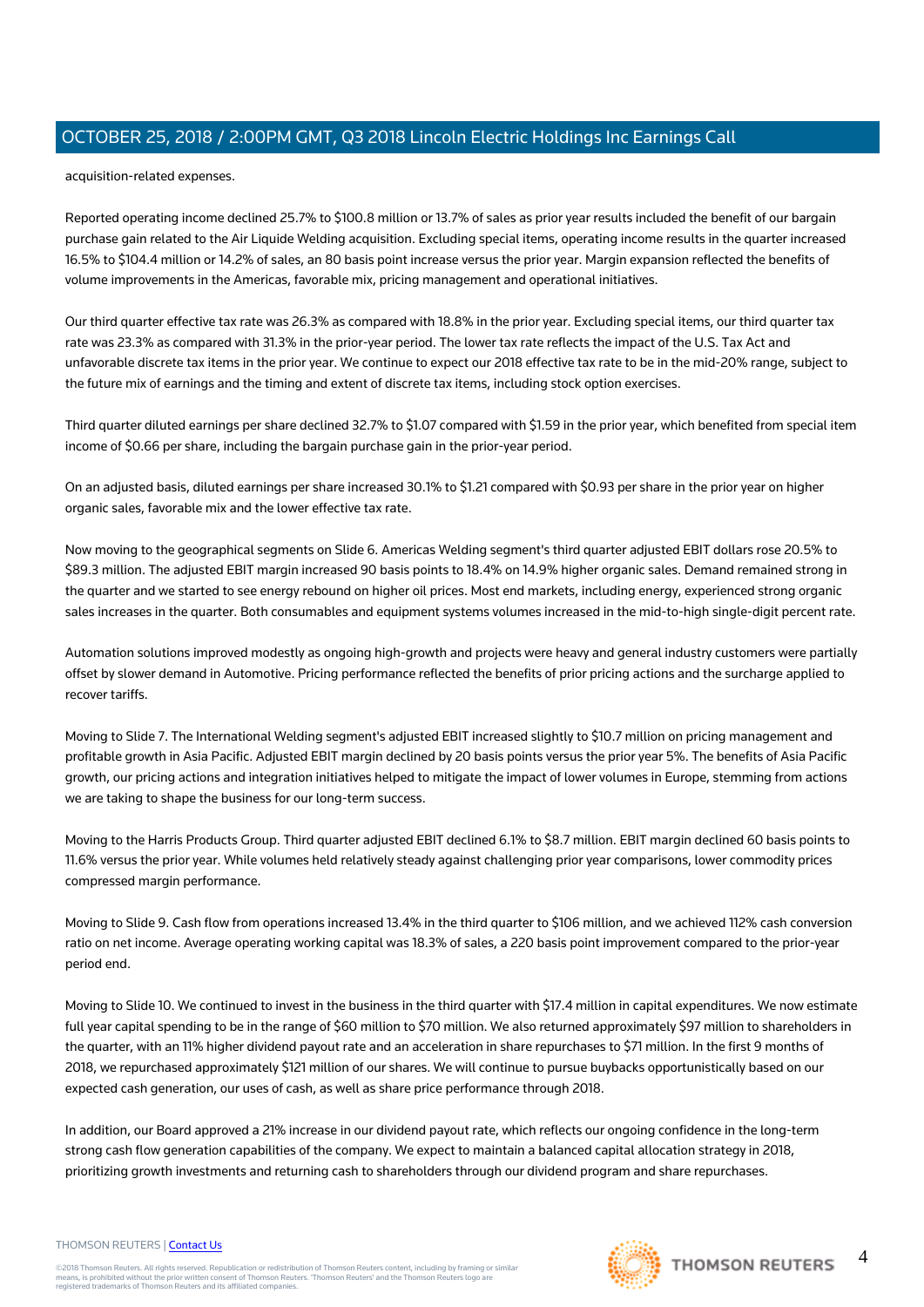With that, I would like to turn the call over for questions. Sherry?

## **QUESTIONS AND ANSWERS**

#### **Operator**

(Operator Instructions) Our first question comes from Jason Rodgers from Great Lakes Review.

## **Jason Andrew Rodgers Great Lakes Review - VP**

Wondered if you could talk about international volumes a little. Wondered how much of the decline there was due to market weakness versus integration activities and if you're seeing conditions improving or deteriorating there?

## **Christopher L. Mapes Lincoln Electric Holdings, Inc. - Chairman, President & CEO**

Well, Jason, I think as we shared with the integration of Air Liquide Welding since the acquisitions last August, we had an expectation that we were going to aggressively move forward with the integration to make the improvements in that business to drive the types of business model and returns that we were looking for over the course of driving those benefits by 2020. I think we had also shared that look it's very difficult while we're in the middle of the integration as I shared in my remarks the number of facilities that we have closed in the back office operations and logistics facilities as we're shipping that business. There is no question our integration activities are portion and probably a large portion of some of the challenges that, that business saw in the third quarter. I'm looking at data probably like other individuals where we see that quite frankly, Germany from an industrial production index has trended down slightly over the last 2 or 3 months. We science that there is some softness in some other areas on the core market in Europe, but it's very difficult for us to really have good guidance and how much of that is absolutely the market versus absolutely our integration activities. But let me be clear that we expected that it would be done in the quarter. I'm very excited about the the business and where we're driving that business model and our ability to drive the performance improvements that we outlined when we move forward to bring Air Liquide into the Lincoln Electric business and confident that we'll be able to execute on that strategy as we are moving through '19.

## **Jason Andrew Rodgers Great Lakes Review - VP**

And it was good to see you got ahead of the raw material cost increases with pricing. What's the expectations for the fourth quarter, should we see even larger benefit?

## **Vincent K. Petrella Lincoln Electric Holdings, Inc. - Executive VP, CFO & Treasurer**

I would say that the fourth quarter we ought to expect to see the same or similar type of price cost environment for the business with some positive results in the range of what we trended into in the third quarter.

## **Jason Andrew Rodgers Great Lakes Review - VP**

And if I could just squeeze one more in. As far as Air Liquide, what does it contribute to EPS in the quarter? Are you still expecting \$0.06 contribution for the fourth and any early thoughts for next year?

## **Christopher L. Mapes Lincoln Electric Holdings, Inc. - Chairman, President & CEO**

Yes, Jason. It was only 1 month of acquisition activity in the quarter. The bulk of the business is being fully integrated into the Lincoln business. But if we were to make an estimate of that 1 month, I would put it at \$0.02 per share that was contributed by the Air Liquide business.

## **Operator**

Our next question comes from Joseph O'Dea with Vertical Research.

## **Joseph O'Dea Vertical Research Partners, LLC - Principal**

On pricing, I think in each of the past 4 quarters you have taken some price action. And just where do you feel you stand at this point? Are there additional price actions that you're taking in the fourth quarter? And how do you think that's up for next year? Just given what you've had to do so far the ability to continue to taking price up as we move into next year?





©2018 Thomson Reuters. All rights reserved. Republication or redistribution of Thomson Reuters content, including by framing or similar<br>means, is prohibited without the prior written consent of Thomson Reuters. "Thomson Re

5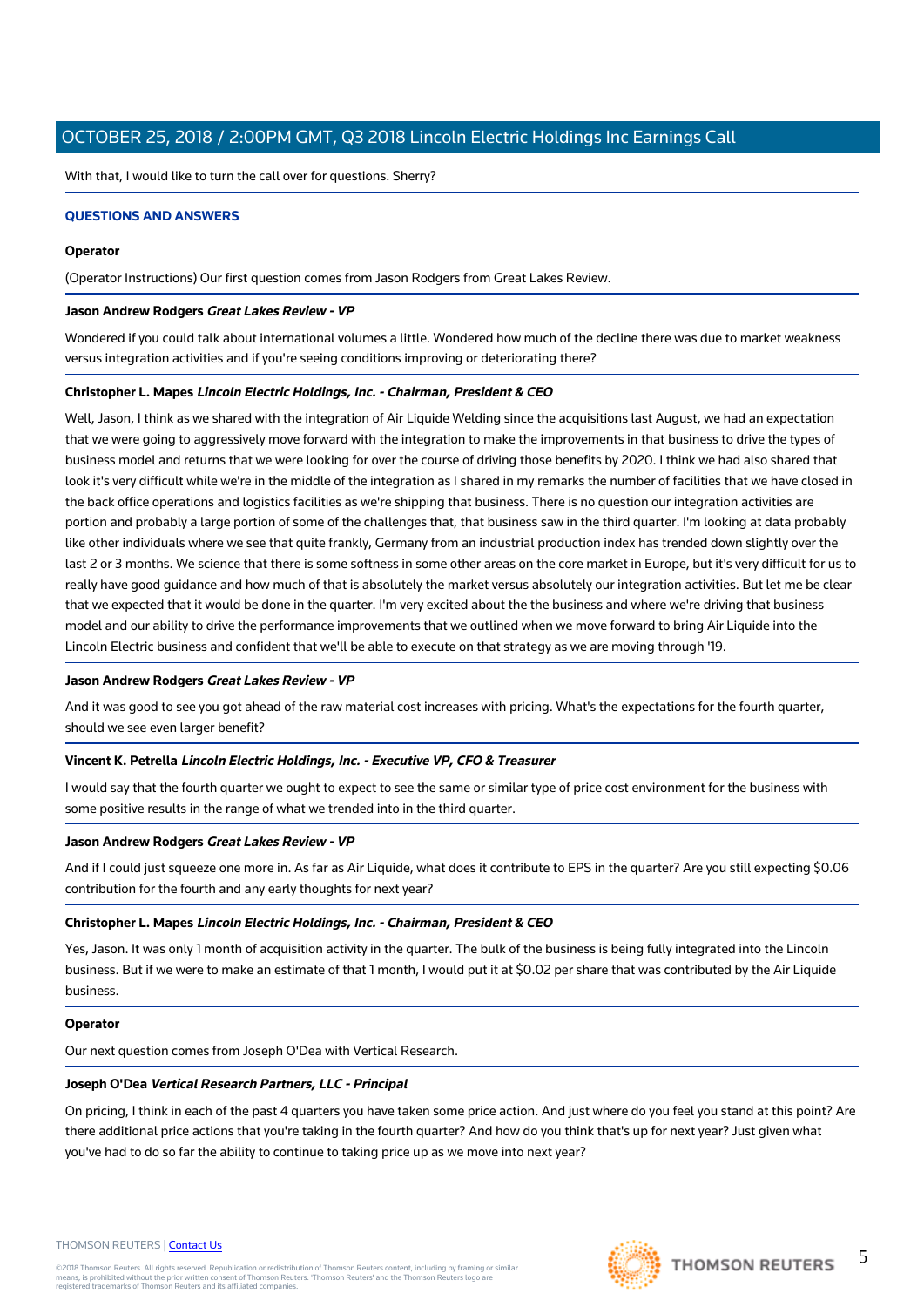## **Christopher L. Mapes Lincoln Electric Holdings, Inc. - Chairman, President & CEO**

Yes. Joe, my view is that based on what we see in terms of the inflationary environment and commodity prices starting to moderate that we won't see significant pricing actions in the fourth quarter from what's been taken in the first 3 quarters of the year. There will be spot cases here and there of having to take some pricing actions, but the broad price increases that we've seen this year, I think, will moderate in the fourth quarter from what we see on input costs so far in this quarter.

## **Joseph O'Dea Vertical Research Partners, LLC - Principal**

Just given the lag effect of costs, do you -- are the cost inflation we have seen, is that fully reflected in the P&L in the third quarter at this point? And so moving forward, we don't have that lag effect of continued inflationary pressure barring any additional moves in commodity prices?

# **Christopher L. Mapes Lincoln Electric Holdings, Inc. - Chairman, President & CEO**

Yes. I think, look, we've seen the commodity price inflation in the P&L. I don't see any lag associated with that. I think we recognize it as we were moving through the rest of '18 and moving into '19 we do expect that we still have some other inflationary pressures around wages or other things that will be impacting the business. But we would expect that we would be utilizing our Lincoln business system to be able to try to minimize, if not eliminate that the productivity actions that we will be driving in various places around the world. And that's probably the other comment that I would make is that we certainly have areas around the world that may or may not see different types of inflation on my comments certainly around the broad business and our ability to be able to manage that as we move through the rest of '18 and into '19.

# **Joseph O'Dea Vertical Research Partners, LLC - Principal**

And then last one on volume. When we look at kind of Europe and some of what's going on just want integration activity, but stepping back 4Q is a tougher comp on volume. How you are thinking about the volume set up moving forward, and kind of the activity you're seeing so far this quarter and just continue trends in, sort of, seeing continued improvement in volume demand side of things moving forward in both Americas and International some of the integration stuff?

## **Vincent K. Petrella Lincoln Electric Holdings, Inc. - Executive VP, CFO & Treasurer**

Right. So as far as International is concerned, I expect more of the same, if not a greater deterioration year-over-year from International perspective based on where we're in our integration activities with Air Liquide and where those underlying markets are as Chris addressed a little bit earlier. So I expect from volume perspective we see double-digit declines in our international business. The Americas will continue to come up against more difficult comparisons as we exit the third quarter the fourth in the 2019. My expectations on the Americas is we will still see growth, albeit at a moderating rate as we continue to roll through 2018 based on the comparisons that we will come up against. The end markets continue to show positive momentum and strength. Oil and gas have started to pick up for us. So we do have reason for optimism, but this expansion and our growth in the Americas will continue into the fourth quarter and into 2019.

## **Operator**

Our next question comes from Nathan Jones with Stifel.

## **Nathan Hardie Jones Stifel, Nicolaus & Company, Incorporated, Research Division - Analyst**

Maybe if I could just follow-up a little bit on the International volume picture here. I know it's pretty tough to separate out the disruption effect versus market effect in International Welding. But could you possibly give us a little more color around the volume impact from volume margin margin product lines that you've exited versus the combined the other two?

## **Vincent K. Petrella Lincoln Electric Holdings, Inc. - Executive VP, CFO & Treasurer**

I would say, as I think Chris mentioned in his comments, we believe that substantial portion of these declines are related to our reshaping of the business and integrating the Air Liquide lines, manufacturing locations, distribution channels into the Lincoln business. It is challenging, Nathan, to be able to parse out the underlying market demand. But I -- my personal view is that in our core legacy business we have seen some softening, and I would put that at somewhere in the low- to mid-single digit type of performance in the European marketplace. So some of the contribution is from the market, but the majority of what we're seeing in International is exiting the lower

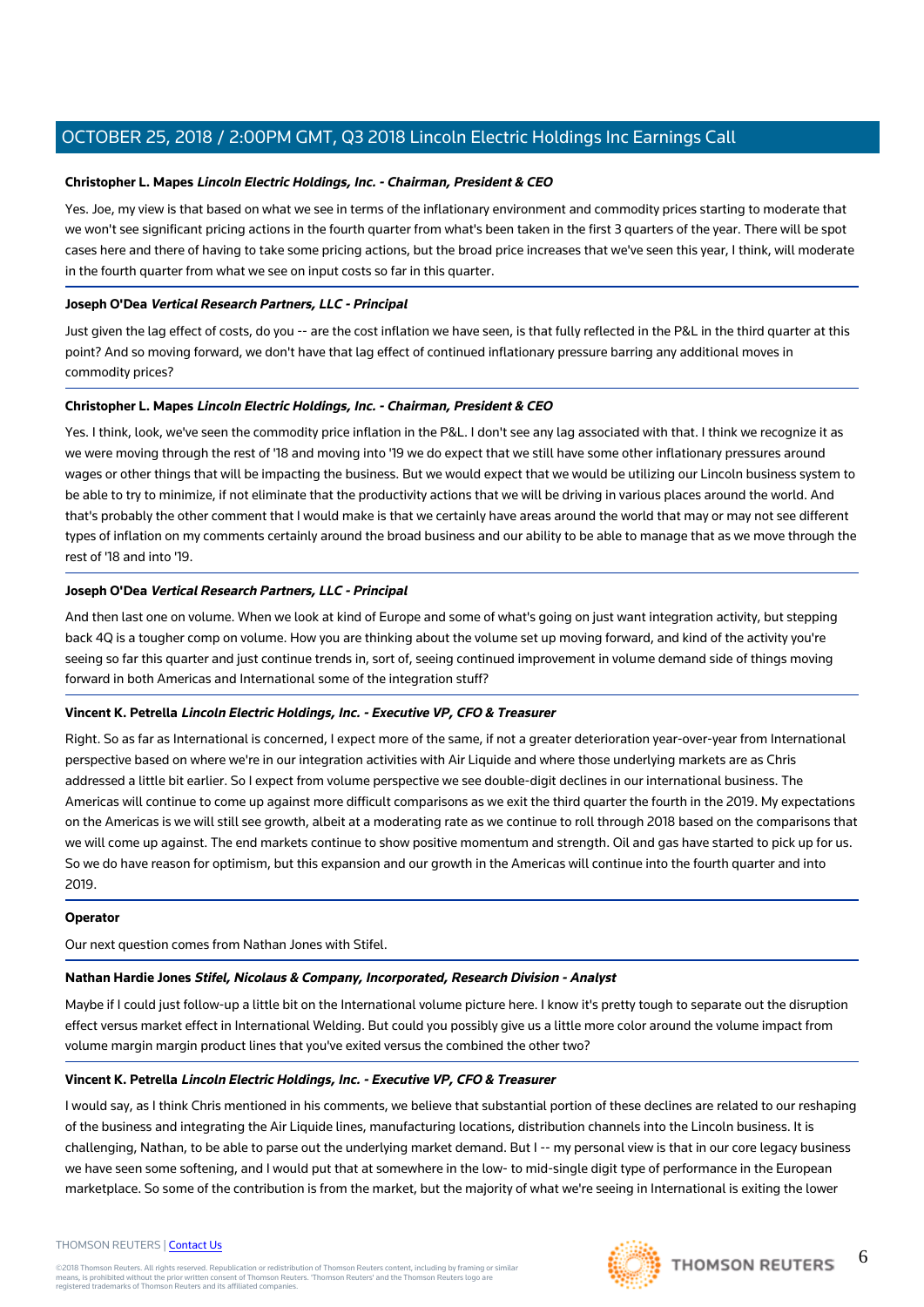margin businesses and integration activities that need to stabilize as we work through the fourth quarter and into the first half of next year.

## **Nathan Hardie Jones Stifel, Nicolaus & Company, Incorporated, Research Division - Analyst**

Maybe following on to that. You've seen accelerating volume declines in International, and I think that you've done a good job of explaining that and getting people to understand that. And you talked about double-digit and maybe a little bit saving in the fourth quarter. When do we hit the peak of that and start to see those volumes decline diminish as you comps and as the integration nears completion?

# **Vincent K. Petrella Lincoln Electric Holdings, Inc. - Executive VP, CFO & Treasurer**

Right. So I think, Nathan, at this point it's worth noting that for the first time you're seeing a year-over-year change in the Air Liquide business that we purchased through that volume line. So when we acquired the business effective August 1 of last year, you would have only seen the sales being reported in the acquisition column. So you wouldn't have seen any kind of volume compression as we shape that business. So this is the first quarter, again, that you see the Air Liquide acquisition integration activities flow through volumes and pricing for that matter because for a year it shows up in that acquisition column. So I think it's important to note that the acceleration is also caused by the reporting for the first time of that business being part of the year-over-year comparison. Now to the second part of your question, I still believe that we're going to continue to see this kind of compression on a year-over-year basis in volumes in the fourth quarter. I believe that the first half next year will be largely a recovery period. We will start to stabilize the business that's been integrated. And then in the second half of next year I expect that we will start to see a more normalized growth pattern barring any other macro exogenous effects on our business that is not internally of focus. So first half of next year to stabilize, second half I think we will start talking about our integrated business.

# **Nathan Hardie Jones Stifel, Nicolaus & Company, Incorporated, Research Division - Analyst**

So in both it's reasonable to assume that 1H because Air Liquide will be reported on an organic basis from a volume perspective. The volumes there would be down single digits and then maybe flat to up something like that in the second half?

## **Vincent K. Petrella Lincoln Electric Holdings, Inc. - Executive VP, CFO & Treasurer**

I think they probably still be double-digit speakers we're comparing at against the business that had not been significantly restructured yet. And then in the second half of the year, I think certainly we can expect that we will have a stable business, again depending upon the backdrop of the macro. In this kind of environment, I would expect it to be flat or down by mid-single-digits, but that's my expectations for the second half of next year. Again, borrowing GDP, oil prices.

## **Operator**

Our next question comes from Mig Dobre with Baird.

## **Mircea Dobre Robert W. Baird & Co. Incorporated, Research Division - Senior Research Analyst**

I'm going to if I may stick with the discussion on international volume. And, Vince, I remember coming out of last quarter you were expectations were for volume decline in the back half somewhat similar to what we've seen in 2Q '18. Those expectations have changed a bit obviously, and I'm, sort of, wondering if this has to do with the environment or if this has to do with certain things that you're doing to get are either accelerated or maybe a little bit different than what you were thinking 3 months ago?

## **Vincent K. Petrella Lincoln Electric Holdings, Inc. - Executive VP, CFO & Treasurer**

No, I think it's consistent with my response to Nathan. I think it's a little bit of both. I think the environment as far as we see in our legacy business in Europe has probably softened a little bit more and our activities in integration has accelerated as well. So I would tell you that the Air Liquide integration is tracking against our expectations and it's in line with what I would thought the closure of 6 facilities and the integration of these businesses would result in as far as year-over-year organic volume decline would be concerned.

## **Mircea Dobre Robert W. Baird & Co. Incorporated, Research Division - Senior Research Analyst**

Okay. That's helpful. And then a quick question on LIFO. At \$3.5 million of charge in the quarter, I don't quite remember what it was in from half, but how are you thinking for the full year here? What should we expect in the fourth quarter? And then I'm also wondering if material costs stay where they are right now, what is the LIFO impact next year, either additional charges or benefits?



7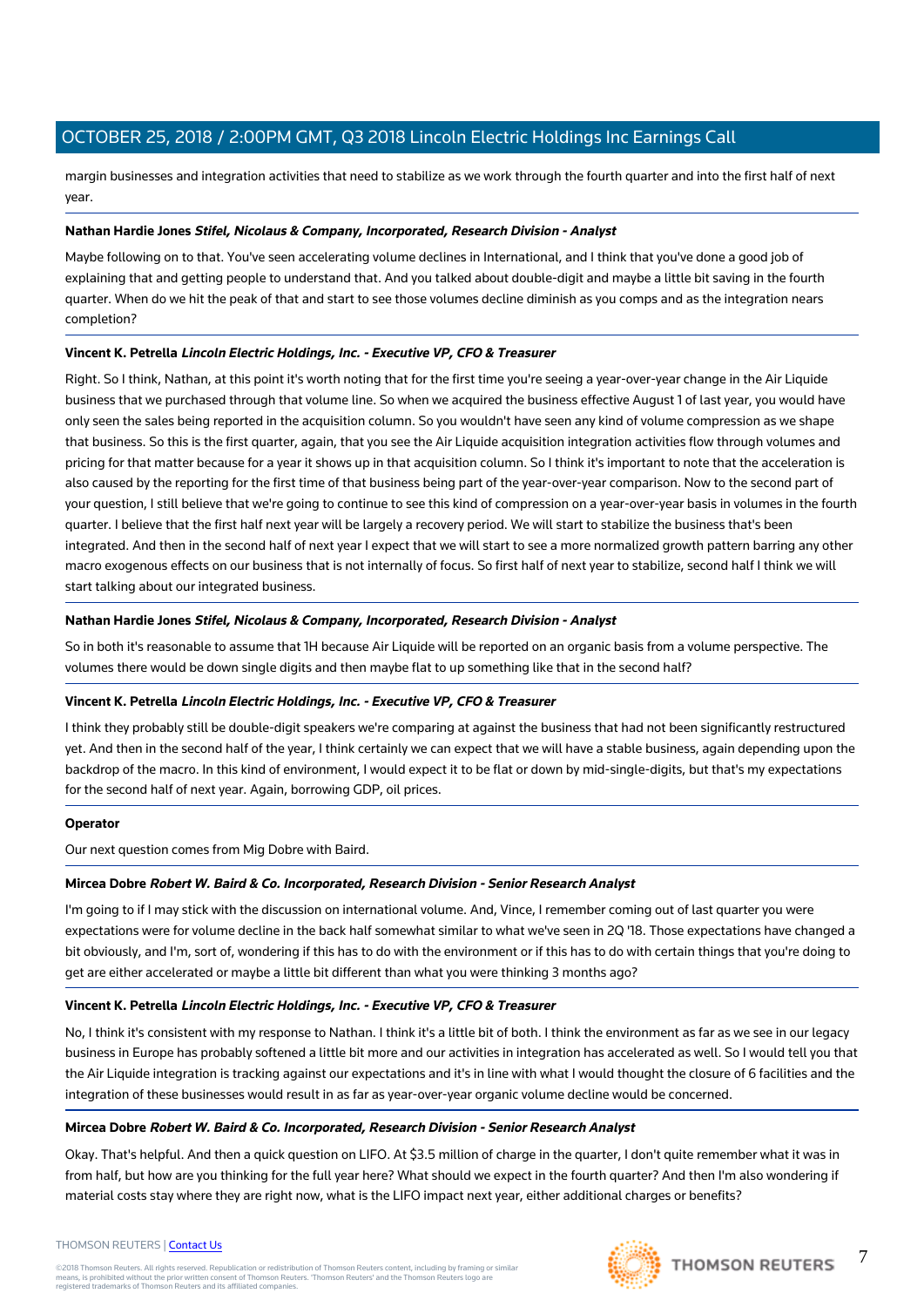## **Vincent K. Petrella Lincoln Electric Holdings, Inc. - Executive VP, CFO & Treasurer**

Yes. So I think we have taken about \$9.5 million of LIFO charges through the 3 quarters period, which means that the rate of our charges are slowing as compared to what we took in the first half of the year. My expectations are that those will continue to moderate as we finish off the fourth quarter. As far as next year is concerned, Mig, the charges that we take next year are wholly and solely dependent upon where we end the year and then what inflation does in 2019. So there isn't an estimate that can be made at this point in time. But if our costs exit the year at a certain level and they don't change next year, then we have no charges. So it's fully dependent upon where we finish on December 31, 2018, and where we move on in '19 from there. So my expectations are for 2019 that hopefully we will see a flat inflationary environment from a raw material perspective.

## **Mircea Dobre Robert W. Baird & Co. Incorporated, Research Division - Senior Research Analyst**

Got it. And last one, if I may. On Slide 4, you're talking about the various sector performances, and obviously we're looking at financials pricing played a pretty good part in the quarter in driving organic growth. I'm, sort of, wondering when you're looking at Auto, Heavy Industry, General Fab, Energy, all these end markets that you called out on a volume basis leaving pricing alone, how are things trending, which one of these businesses are still accelerating versus maybe starting to level off?

## **Vincent K. Petrella Lincoln Electric Holdings, Inc. - Executive VP, CFO & Treasurer**

Well, our 2 largest end-market segments were actually are our biggest increases year-over-year organically and even taking out price, both Automotive and Transportation and Heavy Fabrication had our biggest increases on a year-over-year basis. So that's very encouraging. And I know Automotive has had spotty reporting in this marketplace, but from a core Lincoln business perspective, taking out Automation business, which was a little softer in that space, we've seen very strong year-over-year improvements, not only in the Americas from a direct perspective, but in International as well.

# **Christopher L. Mapes Lincoln Electric Holdings, Inc. - Chairman, President & CEO**

Yes, we've been against that trend in Automotive now for several quarters. And I feel strongly it's just because of our success of being able to drive some unique solutions into that space. As Vince mentioned earlier, we're seeing a broad improvement in Energy globally. I believe that's a direct correlation to some of the increases we've seen in those crude prices on a global basis. And even that in the micro subject perspective, I mean, things like railcars certainly look like they are trending more favorably. So I think as we shared, we still see broad strength in host of the segments that are driving the business here in Lincoln Electric.

## **Operator**

(Operator Instructions) Our next question comes from Walter Liptak with Seaport Global.

# **Walter Scott Liptak Seaport Global Securities LLC, Research Division - MD & Senior Industrials Analyst**

I wanted to ask on the International, sort of, a follow-on to your comments, Chris, about profitability. By 2020, what is your expectation from the profit run rate? Looks like your operating profit is running in about the \$50 million range, something like that. So it's stepped up a little bit this year, including Air Liquide Welding. But after this restructuring is done, the integration is done, what will be a normal run rate for you?

## **Christopher L. Mapes Lincoln Electric Holdings, Inc. - Chairman, President & CEO**

When we're talking about the International business, we've been on a path to make some improvement. Certainly, our Air Liquide Welding integration is a big piece of that profitability improvement and we've placed the targets out there for the improvements in that area of the business. We've also seen improvements in our China business as well as improvements in our Southeast Asia business. We've been certainly working inside of our European business, talking about how we need to drive that business into a double-digit operating profit profile business for us in Europe, and that's certainly the expectation that we have for the first of in improving the profitability of the business for us in International. So I view that, well, much like I view the improvements that we've made at the Harris business over the last several years that we've got this step change opportunity with the integration of Air Liquide and then we have a host of other initiatives globally to try to bring that International business to where we see steady continuous improvement in the profitability as we move forward. That is certainly the Air Liquide Welding integration is the big piece of that. But I will tell you we've also launched technical centers in Southeast Asia and we're driving improvements in that marketplace. We've launched the new technical

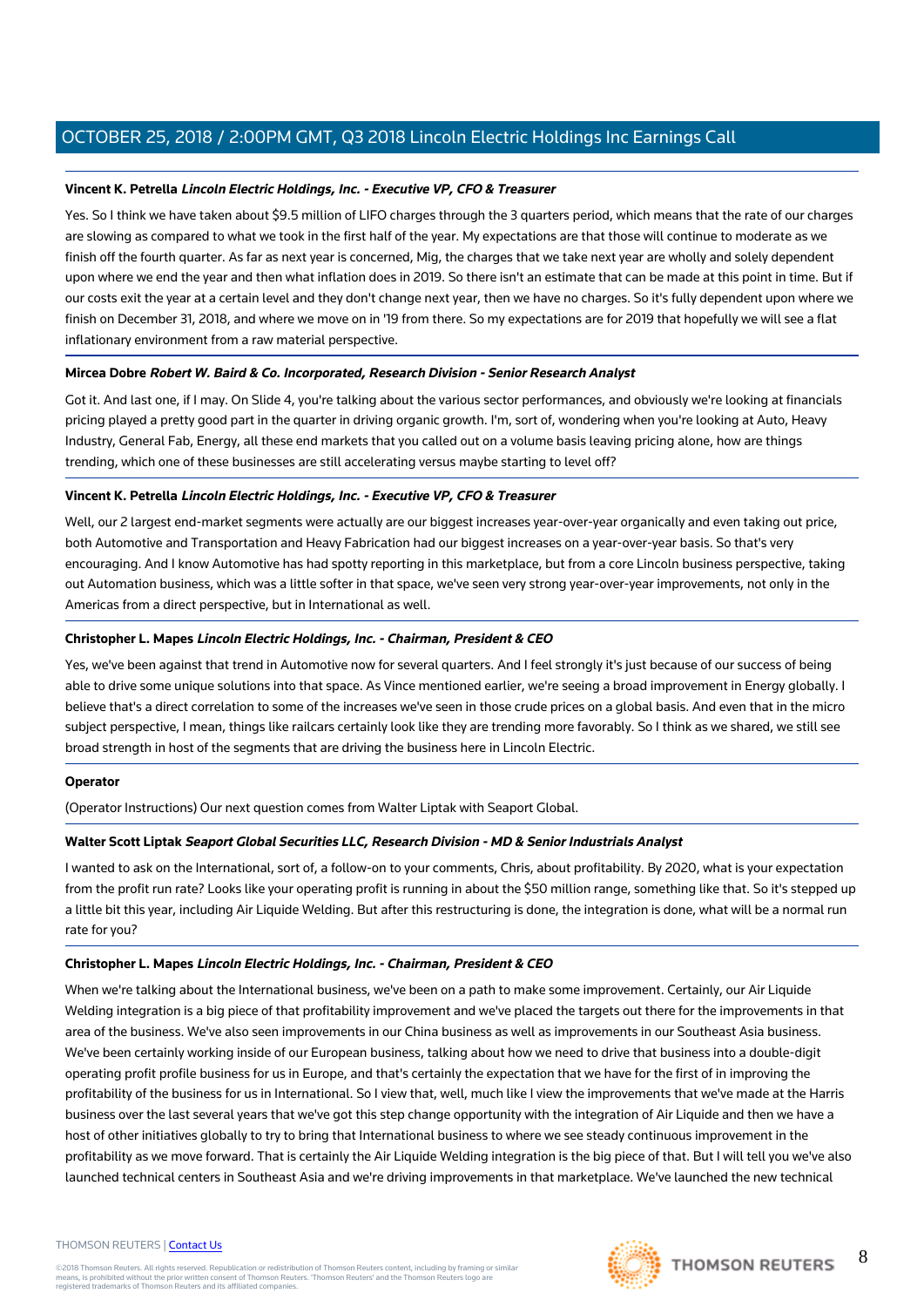center in Shanghai and are beginning to see some improvements in that area of the China market. So I wouldn't want to imply that that's the only initiative that we have, but certainly Air Liquide is a large initiative.

## **Walter Scott Liptak Seaport Global Securities LLC, Research Division - MD & Senior Industrials Analyst**

Okay. Good point. Just to be clear though you're talking about double-digit operating margins by 2020, for International overall?

## **Vincent K. Petrella Lincoln Electric Holdings, Inc. - Executive VP, CFO & Treasurer**

Yes.

# **Christopher L. Mapes Lincoln Electric Holdings, Inc. - Chairman, President & CEO**

Yes.

## **Walter Scott Liptak Seaport Global Securities LLC, Research Division - MD & Senior Industrials Analyst**

Okay. Just to delineate your Energy business and get a refresher, what is oil and gas as a percentage of revenue now for Lincoln direct and indirect?

## **Vincent K. Petrella Lincoln Electric Holdings, Inc. - Executive VP, CFO & Treasurer**

It's -- on a direct basis, it's low double digits now.

## **Walter Scott Liptak Seaport Global Securities LLC, Research Division - MD & Senior Industrials Analyst**

Okay. And then presumably there's some direct -- have you been able to quantify that?

## **Vincent K. Petrella Lincoln Electric Holdings, Inc. - Executive VP, CFO & Treasurer**

Yes. Well, the total Energy would be probably 20-percentish and then oil and gas would be low double digits.

## **Walter Scott Liptak Seaport Global Securities LLC, Research Division - MD & Senior Industrials Analyst**

Okay. Got it. And then just to delineate in. So shipbuilding pipeline offshore upstream, which ones are you seeing the pickup in and -- I guess, which ones are you seeing the pickup in?

## **Vincent K. Petrella Lincoln Electric Holdings, Inc. - Executive VP, CFO & Treasurer**

Actually, we all saw a strong performance, double-digit improvement in all 3 categories of oil and gas, both up, mid and downstream. From a contribution perspective, midstream in this discrete quarter had probably the biggest impact, but it's gratifying to see that upstream really had a very strong result, particularly in the Americas in the quarter so. We're seeing it across the board, but the place that was soft for us over the past handful of quarters has been upstream and we just had a nice pickup in the third quarter in upstream.

## **Walter Scott Liptak Seaport Global Securities LLC, Research Division - MD & Senior Industrials Analyst**

Okay. Is your upstream offshore or is it land based?

## **Vincent K. Petrella Lincoln Electric Holdings, Inc. - Executive VP, CFO & Treasurer**

It's all -- it's both. We have seen compression for some time now in offshore the first time that I can remember in a few quarters and at least from the Americas we saw offshore pickup slightly.

## **Walter Scott Liptak Seaport Global Securities LLC, Research Division - MD & Senior Industrials Analyst**

Okay. Great. And then on your capital allocation slide, share repurchase stepped up. Can you remind us how much is the Board approval and how much do you have left on it?

## **Vincent K. Petrella Lincoln Electric Holdings, Inc. - Executive VP, CFO & Treasurer**

We still have ample. At this kind of run rate, we probably have 2 to 3 years that we have left on our share buyback activity.

## **Operator**

And our next question comes from Matthew Trusz with GE Research.

## THOMSON REUTERS | [Contact Us](https://my.thomsonreuters.com/ContactUsNew)

©2018 Thomson Reuters. All rights reserved. Republication or redistribution of Thomson Reuters content, including by framing or similar<br>means, is prohibited without the prior written consent of Thomson Reuters. "Thomson Re

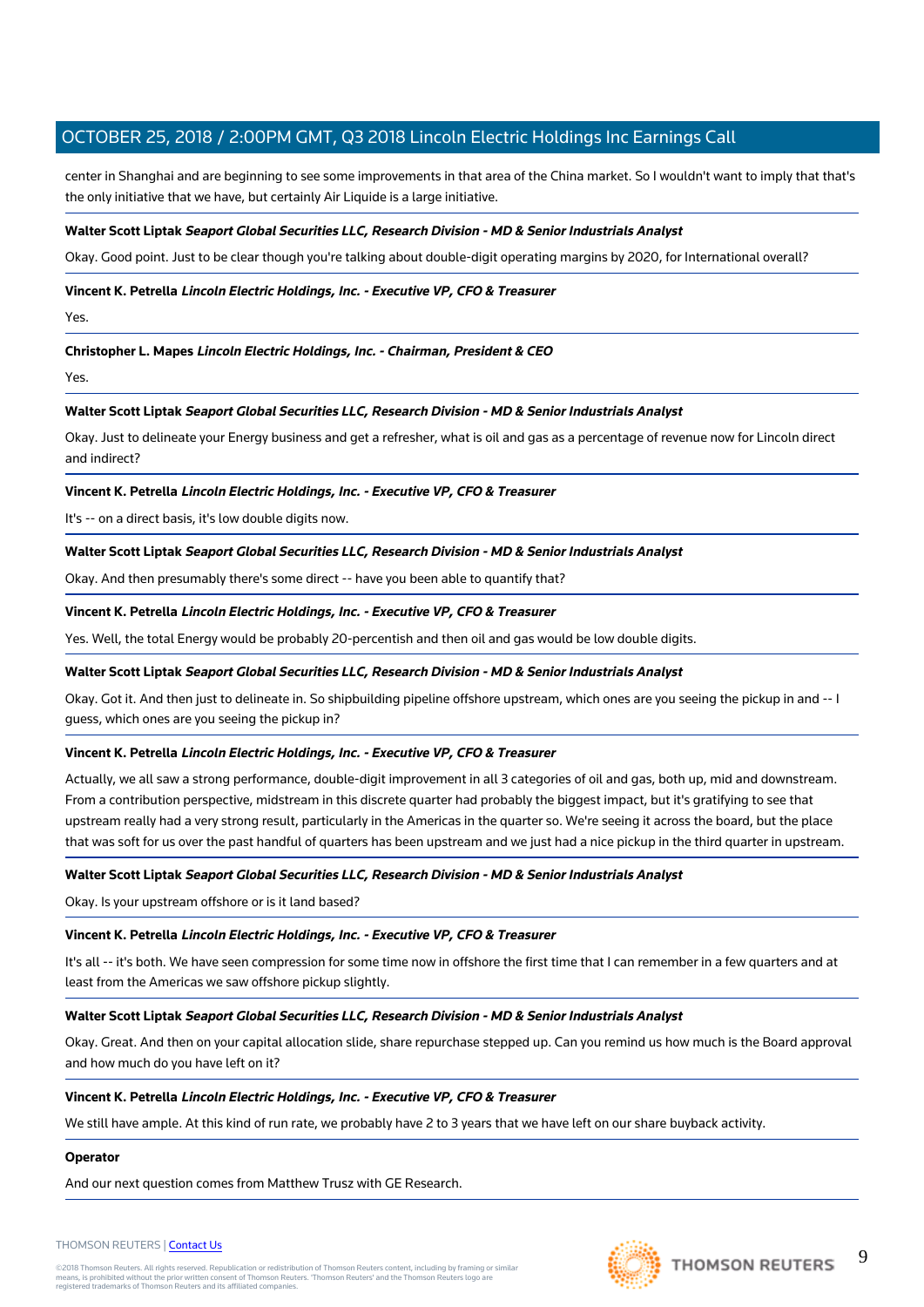## **Matthew A. Trusz G. Research, LLC - Research Analyst**

How are -- in the Americas, how are things doing not only United States, talking about South America mostly?

## **Christopher L. Mapes Lincoln Electric Holdings, Inc. - Chairman, President & CEO**

We know the South American market has had some challenges associated with it. I mean, everyone is very familiar with the challenge associated with some of the inflationary pressures in Argentina and some of the challenges associated with Brazil. I will tell you that we're seeing -- beginning to see some improvements in those markets for Lincoln Electric. We're seeing some of those improvements coming from the mining sector that we are seeing in portions of those particular areas. And then I will tell you that we saw an improvement across all our product lines in Brazil. So that there certainly is still a smaller business for us, but we believe that Brazil has got some stability. We'll work through the inflationary pressures that are there in Argentina, and again mining has started to show some improvement, which is a big portion of the welding space when you look at Peru and Chile.

## **Matthew A. Trusz G. Research, LLC - Research Analyst**

Okay. Just to follow-up on the Automotive discussion, could you provide a little more detail on the technologies that you're rolling out there? And then as far as when we think about stage or that you've in, are they pretty well penetrated with your customers or you just getting started?

## **Christopher L. Mapes Lincoln Electric Holdings, Inc. - Chairman, President & CEO**

No, look, the Automotive is a very broad space globally. Look, we've got some thin gauge galvanized capabilities we've got some other technologies that we have lost in the Automotive space to try to improve productivity for our customers. Most of those solutions involve us taking our machine technologies and many times offer solutions that we have embedded within that machine technology to really drive and improve process performance for various applications either into the Tier 1 OEM or down into the Tier 2 or the Tier 3. We've been focused on that space extensively over the last 2 to 3 years with some of these new application technologies that we've been bringing to the marketplace and we have seen those benefits certainly mature into the business. But I do not believe that we have fully penetrated, matter of a fact we're trying to bring some of those capabilities into the European market at this time. So we're still excited about being able to continue to drive those solutions and other solutions to improve upon the position in Global Automotive.

## **Operator**

Our next question comes from Bryan Blair with Oppenheimer.

## **Bryan Francis Blair Oppenheimer & Co. Inc., Research Division - Director & Senior Analyst**

Just wanted to touch on automation a bit more. What is your current annual revenue there? And what's the run rate exposure to Automotive?

## **Vincent K. Petrella Lincoln Electric Holdings, Inc. - Executive VP, CFO & Treasurer**

It's still roughly \$400 million of run rate and the exposure to Automotive is roughly 50%, 60% right now.

## **Bryan Francis Blair Oppenheimer & Co. Inc., Research Division - Director & Senior Analyst**

Okay. So it's still slightly related to that market?

## **Vincent K. Petrella Lincoln Electric Holdings, Inc. - Executive VP, CFO & Treasurer**

Yes.

# **Bryan Francis Blair Oppenheimer & Co. Inc., Research Division - Director & Senior Analyst**

Okay. And you had pretty strong growth consistent this quarter in Heavy Industry, General Industry now offsetting some of the slowdown in Automotive. As you look to 2019, are you confident in continued growth in the automation revenue?

# **Christopher L. Mapes Lincoln Electric Holdings, Inc. - Chairman, President & CEO**

Yes, very much so. Look, let's step away from talking about the segments for a second and the underlying dynamics that are driving automation, which is the challenge associated with finding the skilled welder, and it need to continually be able to drive productivity,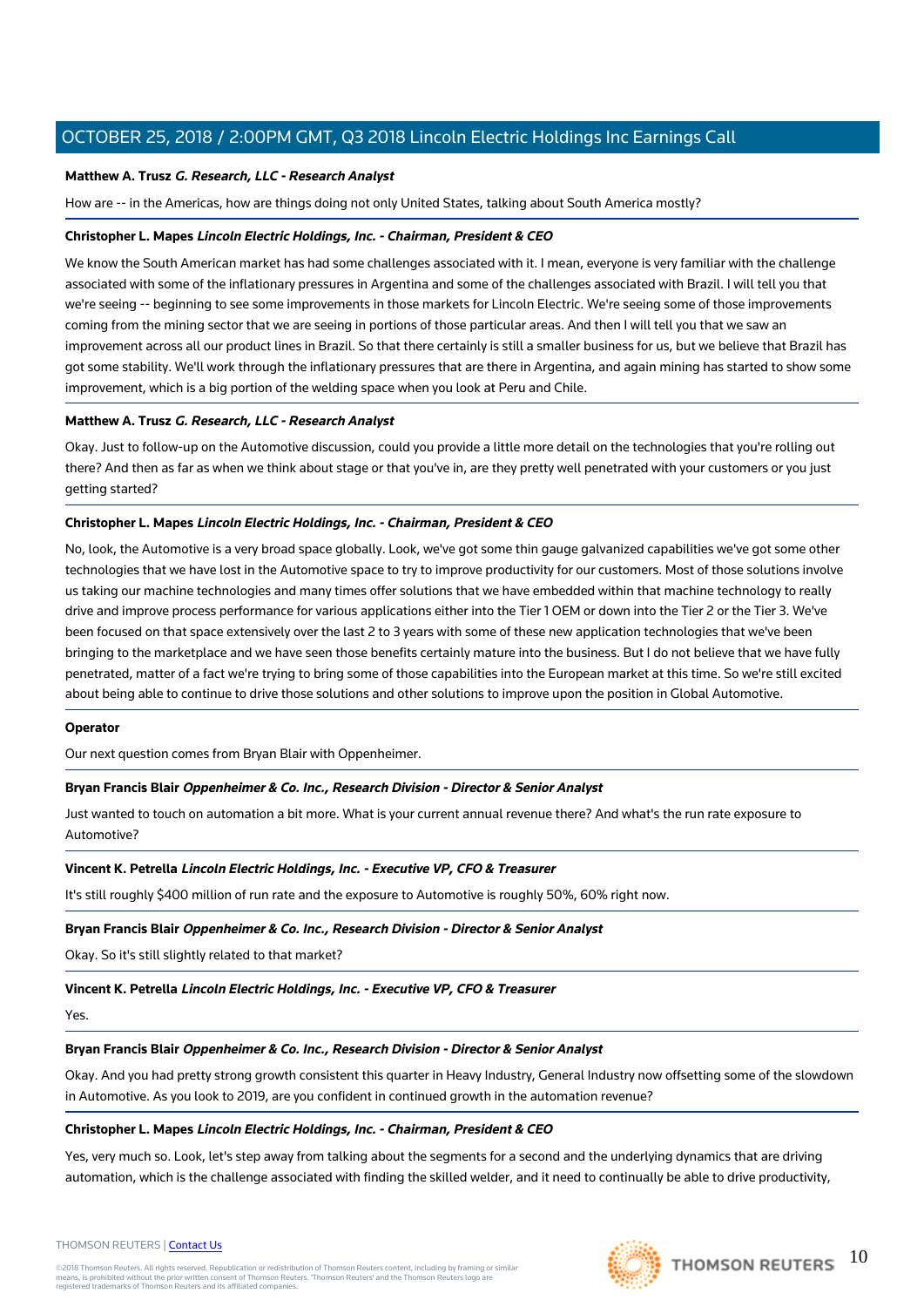especially with those individuals that might be viewing onshoring as part of their supply chain strategy as a requirement are looking towards automation. So I believe strongly that the long-term demand profile for automation is solid. And certainly, as we're seeing the strength of our segments as we're moving into the fourth quarter, I believe there will still will be capital investments in those General Industries and Heavy Industries companies as they continue to place automation within their operations. So it is always a little bit choppy, especially when you're talking about large projects, but we feel confident that we will continue to show that mid-to-high single-digit growth in automation as we're building out this business longer-term.

## **Operator**

And your final question comes from Steve Barger with Steven Capital.

## **Robert Stephen Barger KeyBanc Capital Markets Inc., Research Division - MD and Equity Research Analyst**

I'm just going to follow-up on that automation question. Do you think that the Salesforce are you LECO has a good handle on segmenting the market the high return and high conversion opportunities or is there a good opportunity to get more process oriented in terms of how you go to market, thinking about targeting customers.

## **Christopher L. Mapes Lincoln Electric Holdings, Inc. - Chairman, President & CEO**

Steve, that's a very good question. And I would tell you, I want to both. So look, we believe the majority of the automation industry as it relates to welding and welding process improvement, they are going to be those customers that seek out a process solution that might be viewed as more entry-level, more of their first-step into automation and we want to make sure that we provide that solution to that customer base and, Steve, that's an important segment for us because many of those customers are going to see in our adoption rate and may then very many will move into the multi-arm or quite frankly, more complex typed automation systems, and we want to be their partner on that journey. But we certainly look at also those customers who are further in developing automation and that's what we're trying to bring our latest solutions and our technologies into that group to not only improve upon the automation they have, but to bring them other capabilities or competencies where we might be using sequence or we might be using other IoT type applications to provide them an enhanced capability from their current automation status. But look, I think it's a great question, but it's one that when we talk about internally, we want to drive products and solutions for each pieces of those automation segments.

## **Robert Stephen Barger KeyBanc Capital Markets Inc., Research Division - MD and Equity Research Analyst**

Yes. Do you think the organization is collecting data from customer response and then inefficient we do really optimize the sales process across regions?

## **Christopher L. Mapes Lincoln Electric Holdings, Inc. - Chairman, President & CEO**

Look, I think it's one of those things always be better at. It's one of the challenges from continued perspective that as leaders and managers we need to make sure that people see that data is important and critical. But I fully have confidence that our employees around the world are in the manufacturing facilities our customers talking to them about those challenges. And we've made a large investment here over the last couple of years and implementing salesforce.com on a global basis. And certainly, that tool provides us with the collaboration tool to enhance upon those communications so we have visibility to those opportunities, much more quickly than what we had in the past.

## **Operator**

Ladies and gentlemen, this concludes our question-and-answer session. I would now like to turn the call back to Vincent Petrella for closing remarks.

## **Vincent K. Petrella Lincoln Electric Holdings, Inc. - Executive VP, CFO & Treasurer**

Thank you, Sherry, and thanks to everyone for joining us on the call today and for your continued interest in Lincoln Electric. Look forward to discussing our progress at the end of the year, next year in 2019.

## **Operator**

Ladies and gentlemen, thank you for participating in today's conference. This does conclude the program. You may all disconnect, and have a wonderful day.